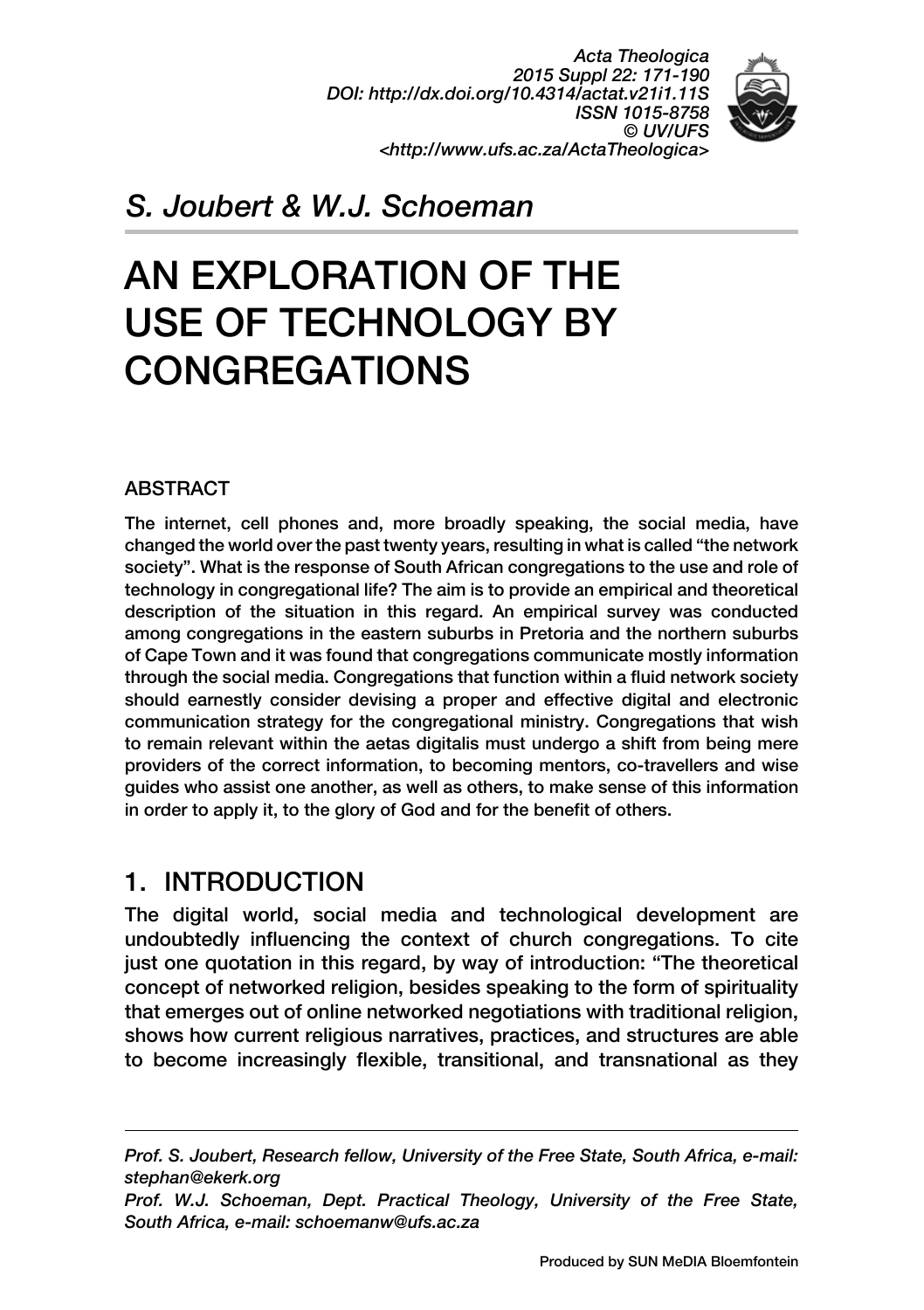are lived out both online and in an information- and technology-driven society. It helps explain the ways in which networked society creates new borderlands of interactions between the online and offline worlds, between the digital and embodied" (Campbell 2011:85). Campbell uses the concept of "networked religion" to describe the shifts that cannot be avoided by believers and congregations. The internet, cellphones and, more broadly speaking, the social media, have changed the world over the past twenty years, resulting in what Castells calls "the network society" (Castells & Cardoso, 2005:6-16), while Friedman refers to this altered global landscape as a "flat world"(Friedman, 2006:48-49). Congregations cannot escape these dramatic changes; they comprise an inevitable part of the reality and context in which they are living (see Thumma 2012:1). What is the response of South African congregations to the use and role of technology in congregational life?

The aim of this article is to provide an empirical and theoretical description of the situation in this regard. The empirical survey will be described in the first section, while in the second, the interaction between the congregation and the digital age will be discussed.

### 2. TECHNOLOGY AND CONGREGATIONS: AN EMPIRICAL SURVEY

An empirical survey was undertaken in 2013 in order to examine the use of technology in certain congregations. The discussion will start off on a descriptive note, focusing on some of the shifts that have occurred in the technological or digital communication of congregations within the South African context.

The research gap was identified, and a preliminary research question formulated, as follows: The virtual world has not only radically altered the manner of communication, but has also led to incisive changes in the whole concept of what it means to be human. It has led to the formation of a new virtual identity. Sweet (2012: e-source) distinguishes between Gutenbergers and Googlers: "Googlers are a digitalised, globalised group who spend much of their time becoming acquainted with each other in a virtual world, while Gutenbergers prefer a movable-type technology, opting to read a book rather than use an iPad." Digital communication is more than a medium, and is becoming part of a new and changing identity. Christian congregations cannot escape from this state of affairs – hence the following *research question*: What role does digital communication play in congregations, and what is the impact thereof?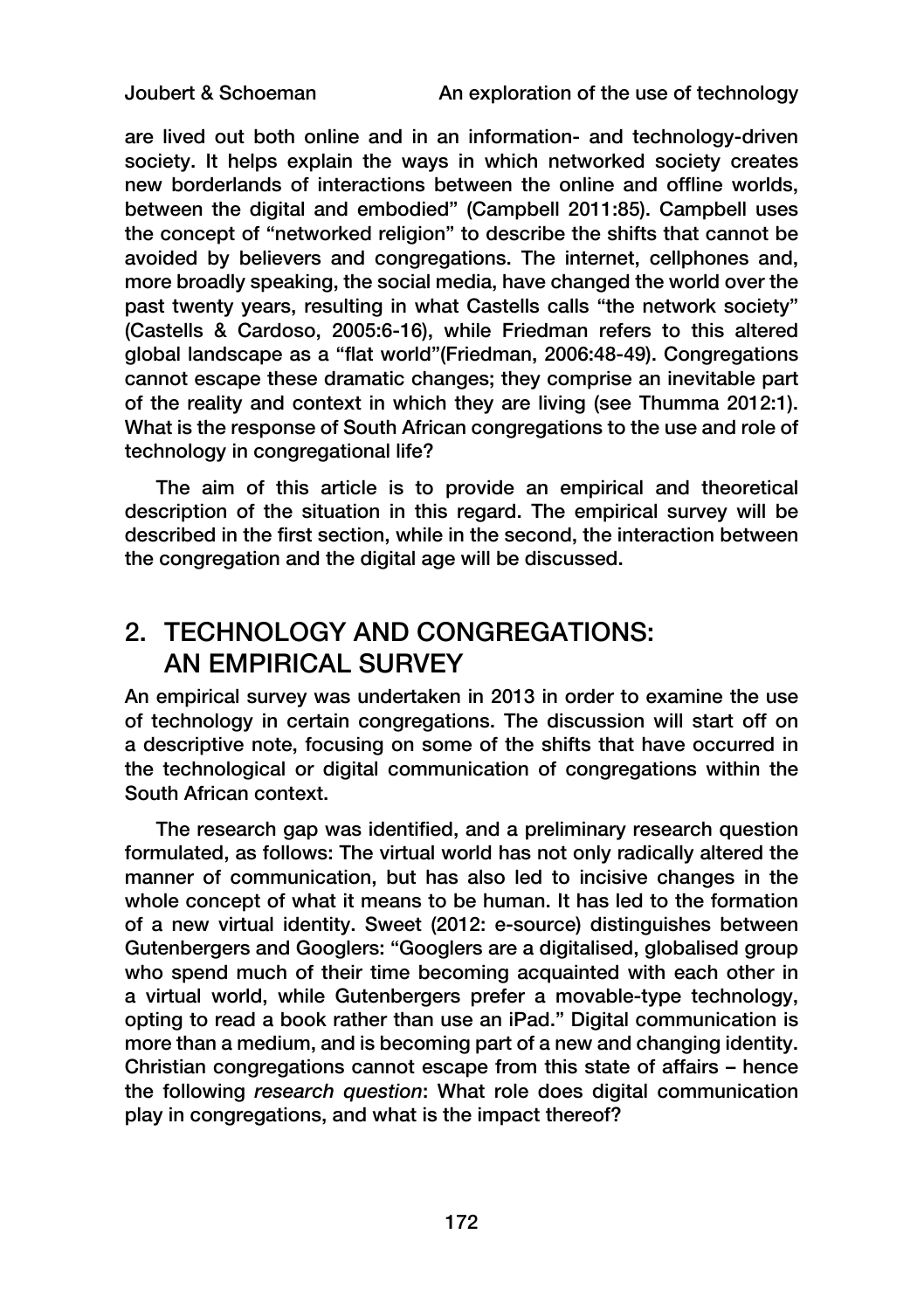The following two research areas can be identified on the basis of the research question:

- Which forms of digital communication and means are used by the managers and leaders of congregations? What are their opinions regarding the necessity, desirability and effectiveness of digital communication? How does digital communication function within the congregation?
- What are the digital needs and practices of faith communities who attend church services? What role does digital communication play in the religious identity of those who attend such services?

### 2.1 The research design

This research is merely aimed at exploring the role and nature of the use of technology, rather than providing a comprehensive study of congregations in South Africa and their use of technology. It was therefore decided (for logistical and financial reasons) to limit the enquiry to two suburbs: the eastern suburbs in Pretoria and the northern suburbs of Cape Town. With the aid of directories and the Internet, a study population (Babbie & Mouton, 2001:178) of congregations in the two suburbs was compiled on the basis of the following criteria:

- A congregational membership of more than 200 members;
- The congregation should be able to communicate in Afrikaans or English;
- The emphasis was placed on congregations from Mainline, Pentecostal or Charismatic denominations.

A simple random sample (Babbie & Mouton, 2001:189-190) of 20% was selected from the congregations of each of the two suburbs. In the northern suburbs of Cape Town, 146 congregations were identified, 33 were randomly selected, and 10 congregations (30.3%) completed the questionnaire. In the eastern suburbs of Pretoria, 91 congregations were identified, 24 were randomly selected and 9 congregations (37.5%) completed the questionnaire. By using the "equal probability of selection method" (Babbie & Mouton, 2001:173) and minimizing the exclusion criteria the responses could be seen as fairly representing the views of congregations in the two mentioned urban suburbs. This limitation should be kept in mind in the discussion of the findings.

A questionnaire was developed, focusing on questions regarding the use of technology in the congregation. Structured and semi-structured questions were used. The questionnaire was completed in an online format,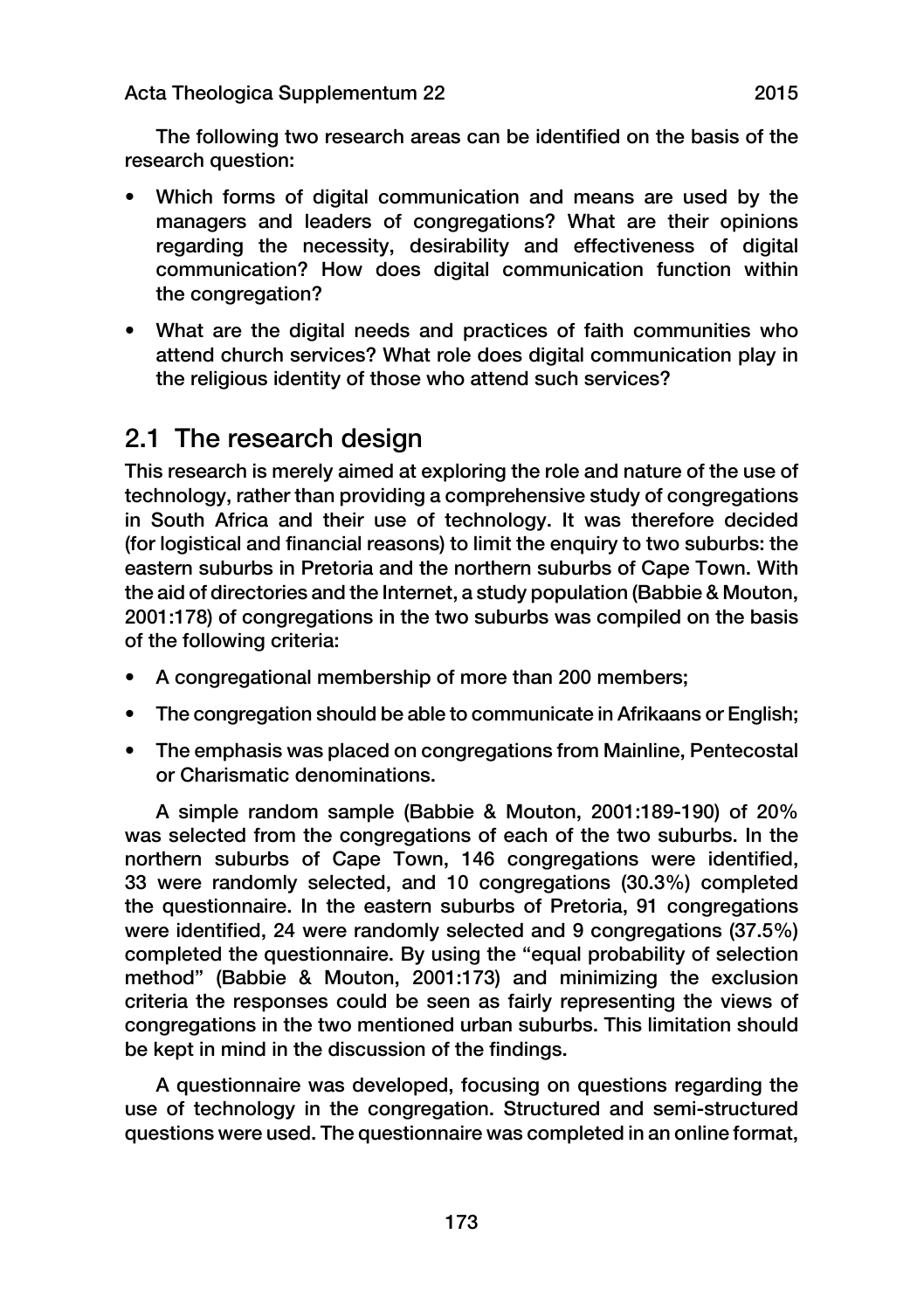and also by means of telephonic interviews, mostly by the administrative personnel of the relevant church office. (The questionnaire and full report are available from the researchers.)

### 2.2 A description of the congregations

A brief description of the nineteen congregations that comprised part of the survey is necessary at this point. One question dealt with the growth of the congregation: a congregation can either grow, or it may find itself within an environment where maintenance comprises the main focus (see Table 1). An equal number (36.8%) of the congregations are growing, or are focused on maintenance or survival. Three congregations (15.8%) regard themselves as shrinking and/or declining. At the other end of the spectrum, only two congregations (10.5%) are undergoing dynamic growth. This might indicate the congregations in these two suburbs are functioning within a more restricted growth environment and that it is difficult for the congregations to experience dynamic growth.

| Table 1: How would you define the congregation's current growth? |    |       |  |
|------------------------------------------------------------------|----|-------|--|
|                                                                  | N  | %     |  |
| Shrinking and/or declining                                       | 3  | 15.8  |  |
| Focused on maintenance/survival                                  |    | 36.8  |  |
| Growing                                                          |    | 36.8  |  |
| Displaying dynamic growth                                        | 2  | 10.5  |  |
| Total                                                            | 19 | 100.0 |  |

Another question pertained to whether the congregations tended more towards a missionary orientation<sup>1</sup>, in other words, whether they regarded missions-projects as one of the activities or functions of the congregation, on the one hand, or whether they viewed the congregation, in itself as a missionary congregation who sees her existence as part of God's mission to this world (see Table 2). In the latter case, the congregation is part of God's mission to the world, and views its entire existence and purpose in the light of a missional perspective. Most congregations (13; 76.3%) placed themselves more distinctly within a missions-project framework while only four congregations reported that they functioned, to a partial

<sup>1</sup> Mission could be seen as a task or function of the church, or a missionary church could be understood as missionary by its nature and mission would then be seen in a more holistic way (Van Gelder, 2000:31-32).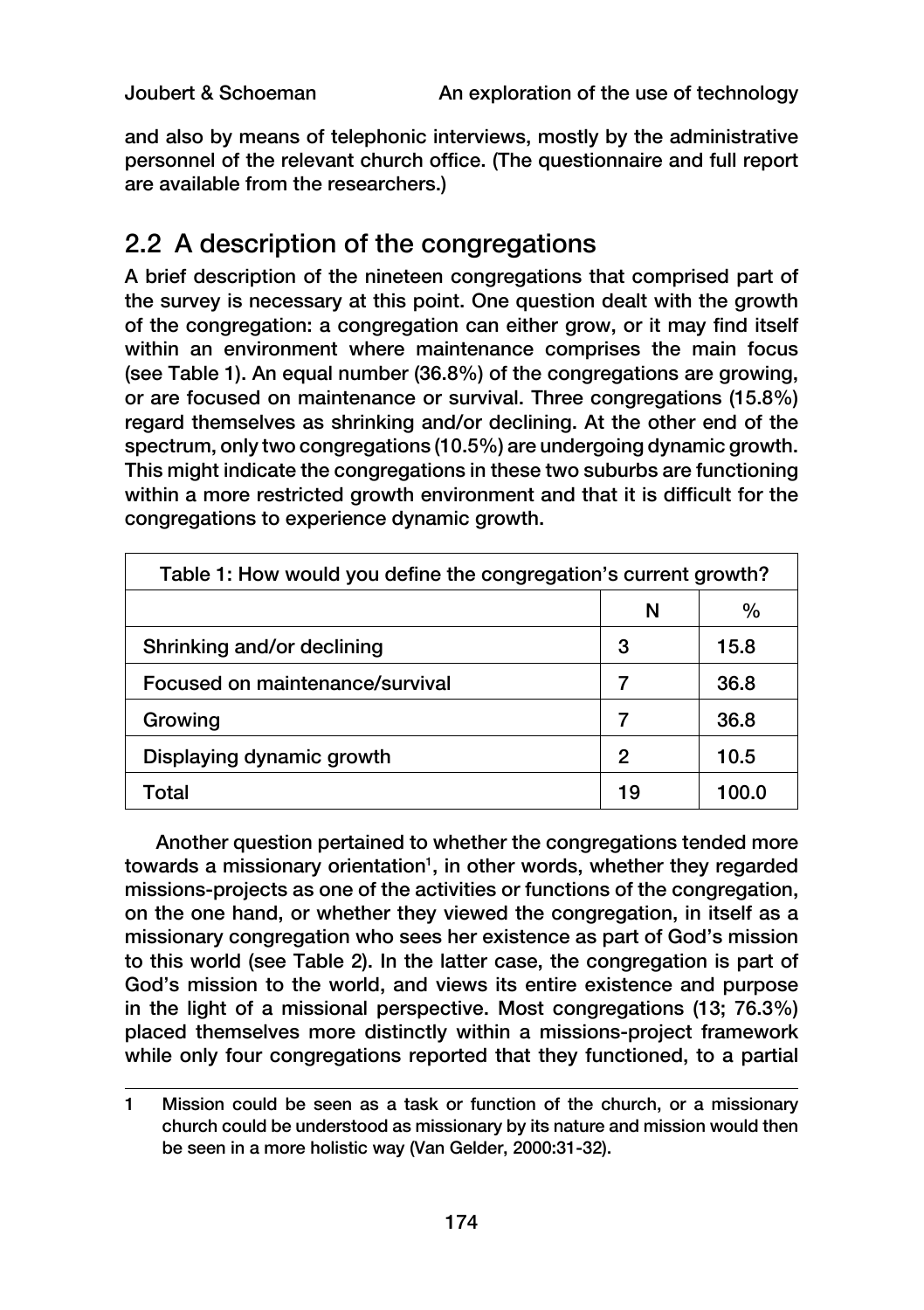| Table 2: How does the congregation function in terms of<br>community outreach? (%)                         |                       |                   |                    |       |
|------------------------------------------------------------------------------------------------------------|-----------------------|-------------------|--------------------|-------|
|                                                                                                            | I totally<br>disagree | I partly<br>agree | I totally<br>agree | Total |
| Our congregation have<br>missions-projects that<br>form part of the normal<br>congregation activities      | 0                     | 4                 | 13                 | 17    |
|                                                                                                            | 0.0                   | 23.5              | 76.5               | 100.0 |
| We are a missionary<br>congregation who sees<br>her existence as part of<br>God's mission to this<br>world | Ω                     | 4                 |                    | 5     |
|                                                                                                            | 0.0                   | 80.0              | 20.0               | 100.0 |

extent, within a missionary framework. This may limit their role within the wider community or restrict their engagement with society.

It may be unrealistic to draw too many conclusions on the basis of just two questions regarding the congregations within the two specific suburban areas; but it seems that growth is restricted and that the congregations to a great extent, from a missionary framework, are not involved in the community. It could be that there is not an openness towards the digital world and social media and its possibilities for congregations to explore and use in a changing world, this question will be addressed in the next section.

### 2.3 Digital communication in the congregations

It was anticipated that the general congregational administration of most congregations would probably be computerized; and this was indeed the case. The majority of congregations (94.7%) make use of an electronic database. This means that systems and registers are electronically stored and managed:

- The membership database and register are computerised;
- The accounting systems of most congregations (88.9%) are computerised;
- Members can make offerings and financial contributions electronically 89.5% of the congregations make provision for this option.

The extent of computerisation of the congregational administration probably amounts to the minimum that can currently be expected of congregations.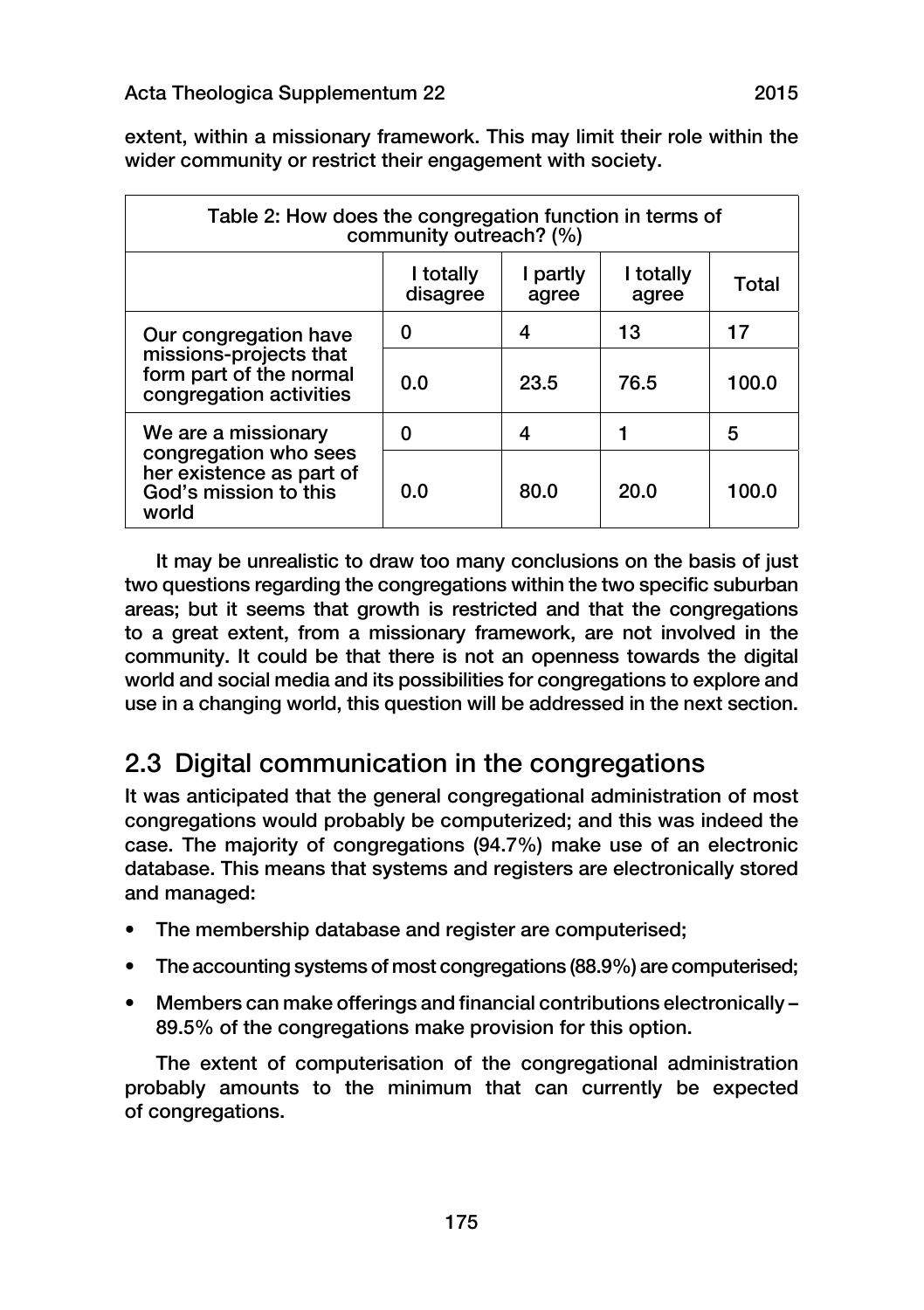Congregations use the administrative system as a basis for communicating with members. In the case of 73.7% of the congregations, use is made of digital communication. What groups are targeted by congregations in their use of digital communication (see Table 3)? Families comprise the most important target group for most congregations (63.2%). In some cases (26.3%), students "mostly" comprise part of the target group. What is striking is the fact that primary- and high-school children are not regarded as a specific target group by the congregations. Primary- and high-school children are probably viewed as part of the families that are targeted by digital communication. The crucial question in this regard would be: Is this an effective way of communicating with different generations – or would it not be better to view teenagers and young persons as a specific target group?

| Table 3: Which group is targeted most prominently in your<br>digital communication? (%) |                                      |                                                        |                                                                  |                                                        |                           |
|-----------------------------------------------------------------------------------------|--------------------------------------|--------------------------------------------------------|------------------------------------------------------------------|--------------------------------------------------------|---------------------------|
|                                                                                         | Most<br>important<br>target<br>group | Mostly<br>comprising<br>part of<br>the target<br>group | <b>Sometimes</b><br>comprising<br>part of<br>the target<br>group | Seldom<br>comprising<br>part of<br>the target<br>group | Not<br>targeted<br>at all |
| Primary<br>school                                                                       | 0                                    | 0                                                      | 0                                                                | ŋ                                                      | 2                         |
| High<br>school                                                                          | 0                                    | 0                                                      | 2                                                                |                                                        | O                         |
| <b>Students</b>                                                                         | 1                                    | 5                                                      | 2                                                                |                                                        | O                         |
| <b>Families</b>                                                                         | 12                                   | 3                                                      |                                                                  |                                                        | O                         |
| Senior<br>citizens                                                                      | 0                                    | 2                                                      | 0                                                                | ŋ                                                      | O                         |

*Emails* comprise the most important digital communication platform for congregations. With one exception, all of the congregations (94.7%) use email as a vehicle of communication. The email addresses of members are available on an electronic database; and emails are sent out on a weekly (72.2%), or in some cases a monthly (17.7%) basis. Usually, congregational activities account for the main contents of the emails, followed by prayer requests. The email newsletters are sent out in both Afrikaans and English. The newsletters are usually sent only to members (66.7%), although in some cases (16.7%) they are also forwarded to other persons in South Africa (16.7%), as well as to persons abroad (16.7%). It can thus be inferred that email communication focusing on congregational activities, in the format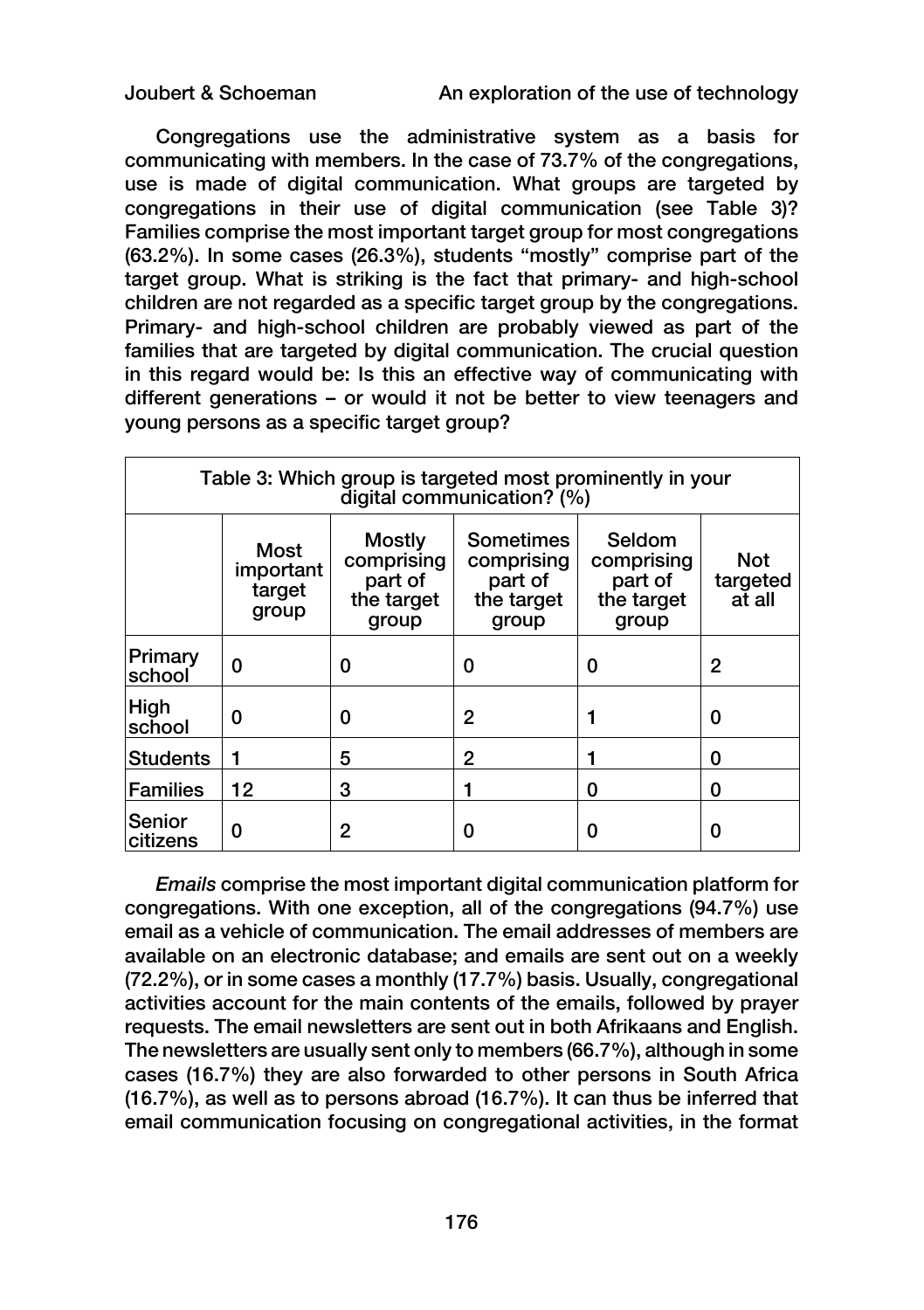| Table 4: What is the single digital communication platform that you<br>could not do without? (%) |                                   |                                  |                                      |                                             |
|--------------------------------------------------------------------------------------------------|-----------------------------------|----------------------------------|--------------------------------------|---------------------------------------------|
|                                                                                                  | Our most<br>important<br>platform | We often<br>use this<br>platform | We<br>seldom<br>use this<br>platform | We do not<br>use this<br>platform<br>at all |
| Email                                                                                            | 15                                |                                  | 0                                    |                                             |
| Sms                                                                                              | 2                                 | 2                                | 0                                    |                                             |
| Web-page                                                                                         |                                   |                                  | 2                                    |                                             |
| Social netwerks                                                                                  |                                   |                                  | 0                                    |                                             |

of a weekly newsletter to members of the congregation, comprises the most important form of digital communication to members.

Most congregations (89.5%) have a *website*, which is maintained by volunteers (76.5%). The website is usually (58.8%) updated on a weekly basis. Information on congregational activities is mostly placed on the website. An interesting factor is that more spiritual messages than prayer requests are placed on the website, in contrast to the emails. In most cases, the information is in text format, but photographs and, to a lesser extent, also audio and/or video snippets are sometimes placed on the website. The website is mostly accessible to computers (78.9%) and, in a smaller number of cases, to cellphones/tablets (21.1%).

How does the use of email and websites by these congregations compare with that of other congregations in other contexts? A national survey<sup>2</sup> was conducted in 2010 amongst 11 077 congregations in the United States of America (see Thumma 2012:1-2). The use of email more than doubled between 2000 and 2010, increasing from 35% to 90% of congregations. The use of websites rose from 33% to 69% during the same timeframe. A quarter of the congregations only use email and do not have a website at all. On the other hand, two-thirds of the congregations that participated in the USA survey have both email and a website. The usage of both email and websites, according to the two surveys, is more or less the same.

Do congregations in our study make use of *social networks* for the purpose of communication? Many congregations are featured on Facebook (78.9%), while a smaller number (21.1%) also make use of

<sup>2</sup> The US survey and the South African one discussed in this article used different methodologies and there are certainly limitations in the comparison between the two. The US survey is only used to illustrate certain trends or to explain and explore the South African one more.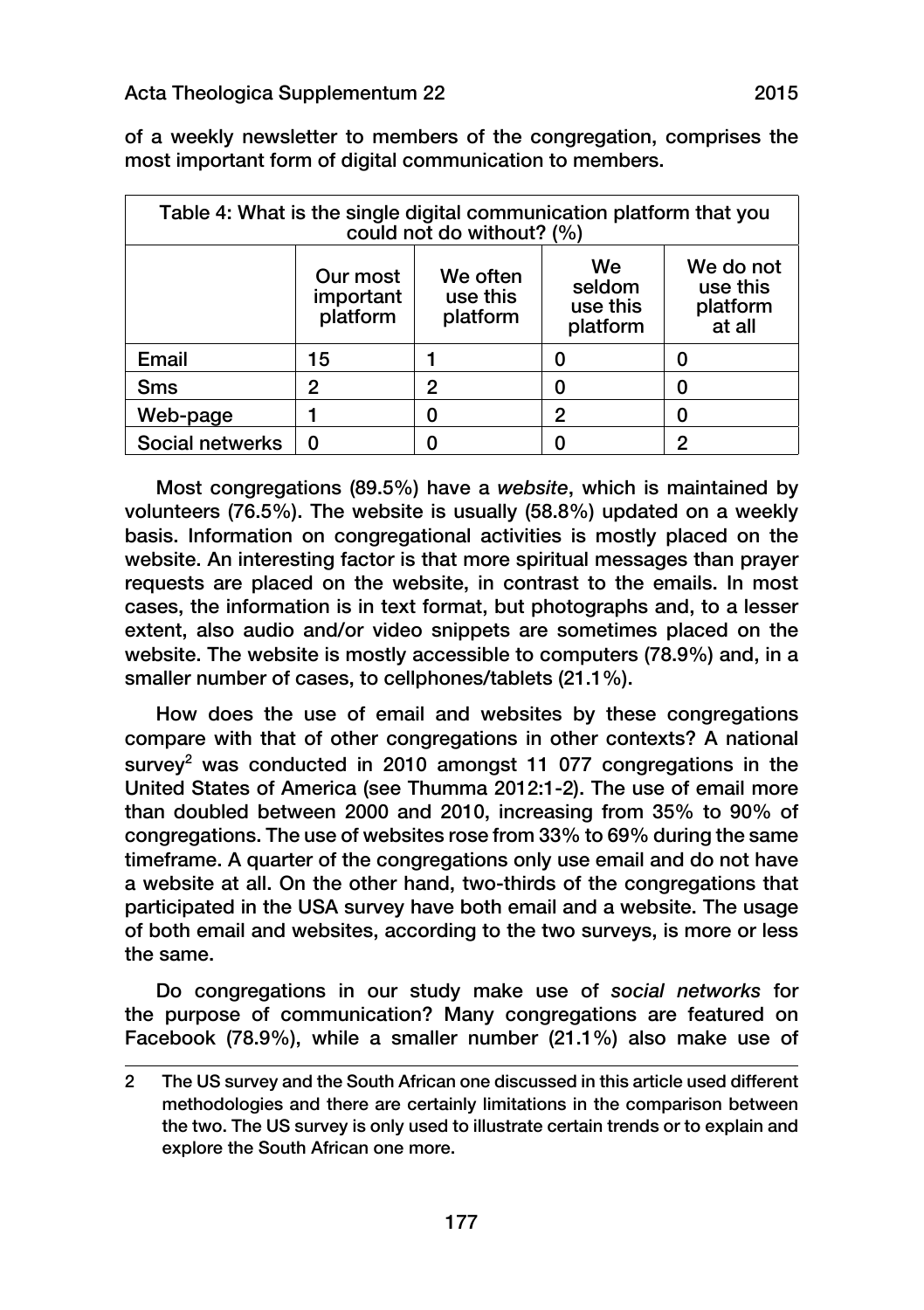Twitter. Congregational activities remain the most important subject of the information placed on the social networks. Text and, to a lesser extent, photographs are used as the media format on these networks. One would expect that the leadership of a congregation would be likely to have a presence on social networks. In 58.8% of cases, some of the leaders featured on social networks to some degree, while in 17.6% of the congregations, all of the leaders used social networks; and in 23.5% of cases, none of the leaders availed themselves of such networks.

What use is made of social networks by American congregations? Over 40% of the American congregations use Facebook. Few of the congregational websites are interactive; and they are not updated regularly.

On the other hand, Facebook pages have a dynamic interactive quality; they are easily updated and offer timely, relevant information to a faith community's 'friends' (Thumma 2012:3).

The Facebook pages of congregations do not contain relevant contact details for outsiders. This leads to the conclusion that Facebook is used mainly by insiders in order to connect to each other, and to share information and photographs with one another.

*Cellphones* comprise an important platform for digital communication. Most congregations (89.5%) make use of sms communication on a weekly basis (52.9%), while others do so on a monthly basis (35.3%). The cellphone numbers of members are available on an electronic database (88.9%) which is usually sent out by means of a sms system (72.0%). This communication is concerned mainly with congregational activities and – albeit to a lesser extent than in the case of emails, the website and social networks – also with spiritual messages and prayer requests.

The following aspects regarding digital communication in *public worship* were investigated:

- Digital dialogue: None of the congregations created the opportunity for digital dialogue of any nature whatsoever during worship services.
- Recordings of sermons: Sermons are recorded in audio- (78.9%) and in video-format (36.8%). The recordings can be ordered in the form of CDs (57.7%), or downloaded from the website (42.3%).
- Data projector: Most congregations (78.9%) make use of a data projector during the worship services.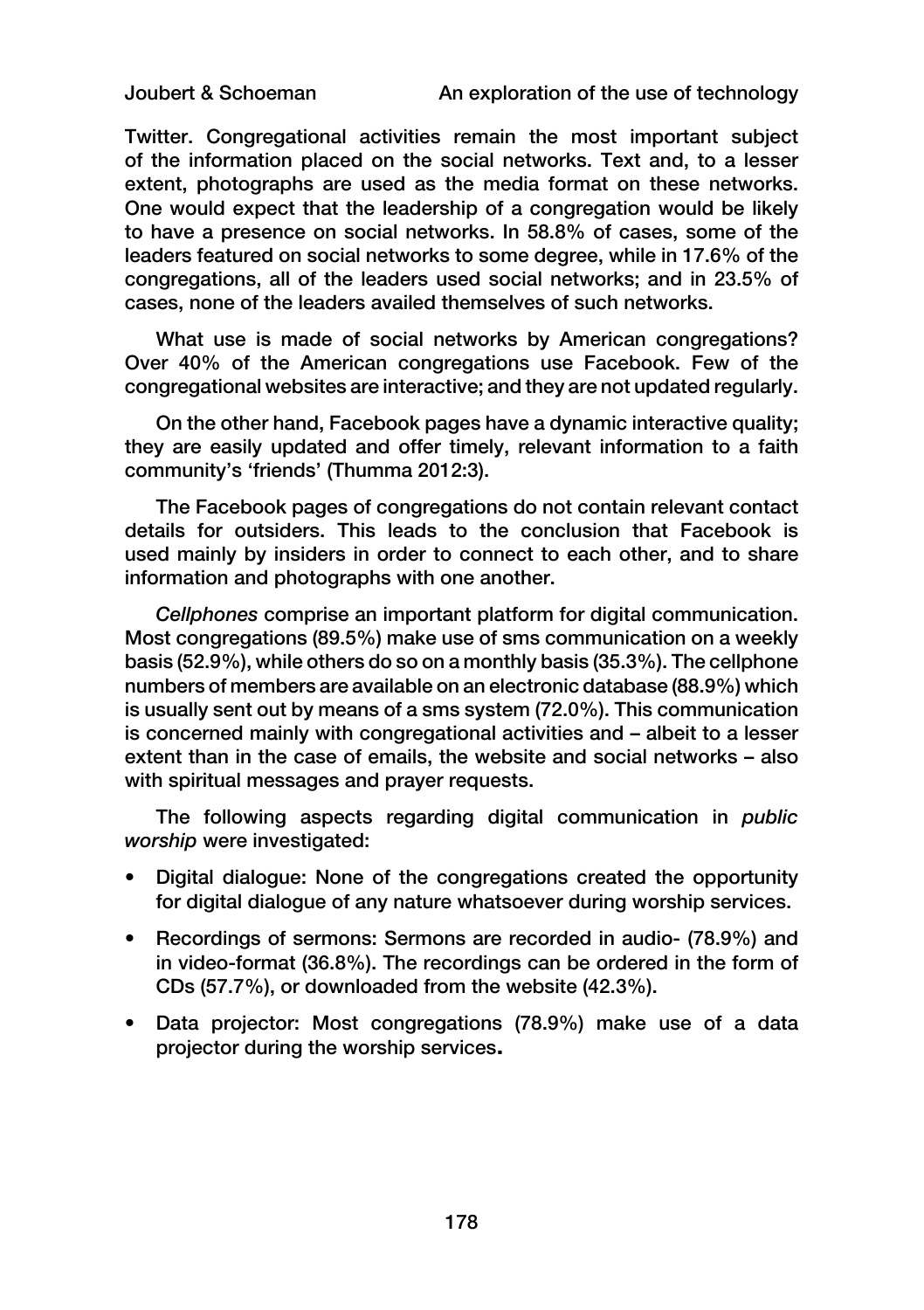### 2.4 The management of the congregation's digital ministry

The question that now arises pertains to the method of management and decision-making regarding the congregation's digital or electronic ministry. Most congregations (52.6%) do not have a digital communication task group, or a decision-making forum or commission. Policy-related and managerial decisions are usually made by the leader of the congregation, or by volunteers. It may be concluded that the policy regarding the congregations' digital or electronic ministry, along with the management of this ministry, is not conducted in a structured manner.

How effectively is this management carried out? The evaluation of the electronic ministry may provide an indication of the degree of effectiveness:

- The website is evaluated by 31.6% of the congregations, usually on a monthly basis (66.7%);
- The congregation's cellphone communication is evaluated in 17.6% of cases, usually on a quarterly basis (50.0%);
- The email newsletter is evaluated by 25.0% of the congregations on a monthly basis (50.0%);
- A few congregations evaluate their electronic ministry on a very limited scale.

Less than two-thirds of the congregations (62.5%) draw up an annual budget for their digital or electronic ministry to the congregation. In order of importance, most of the budget is allocated to websites, followed by email newsletters and cellphone messages, while the smallest amount is allocated to printed communication.

Many congregations make use of a graphic designer (68.4%), but in most cases (83.3%), the services of a volunteer are used. As a result, the deployment of a graphic designer has no financial implications for the congregation, since the designer renders the service on a voluntary basis.

### 2.5 General observations regarding the congregations' digital communication

Congregations were given the opportunity to make a few general remarks regarding their digital communication. A few open questions were put to the congregations; and some of the responses are indicated below, on the basis of certain identified themes: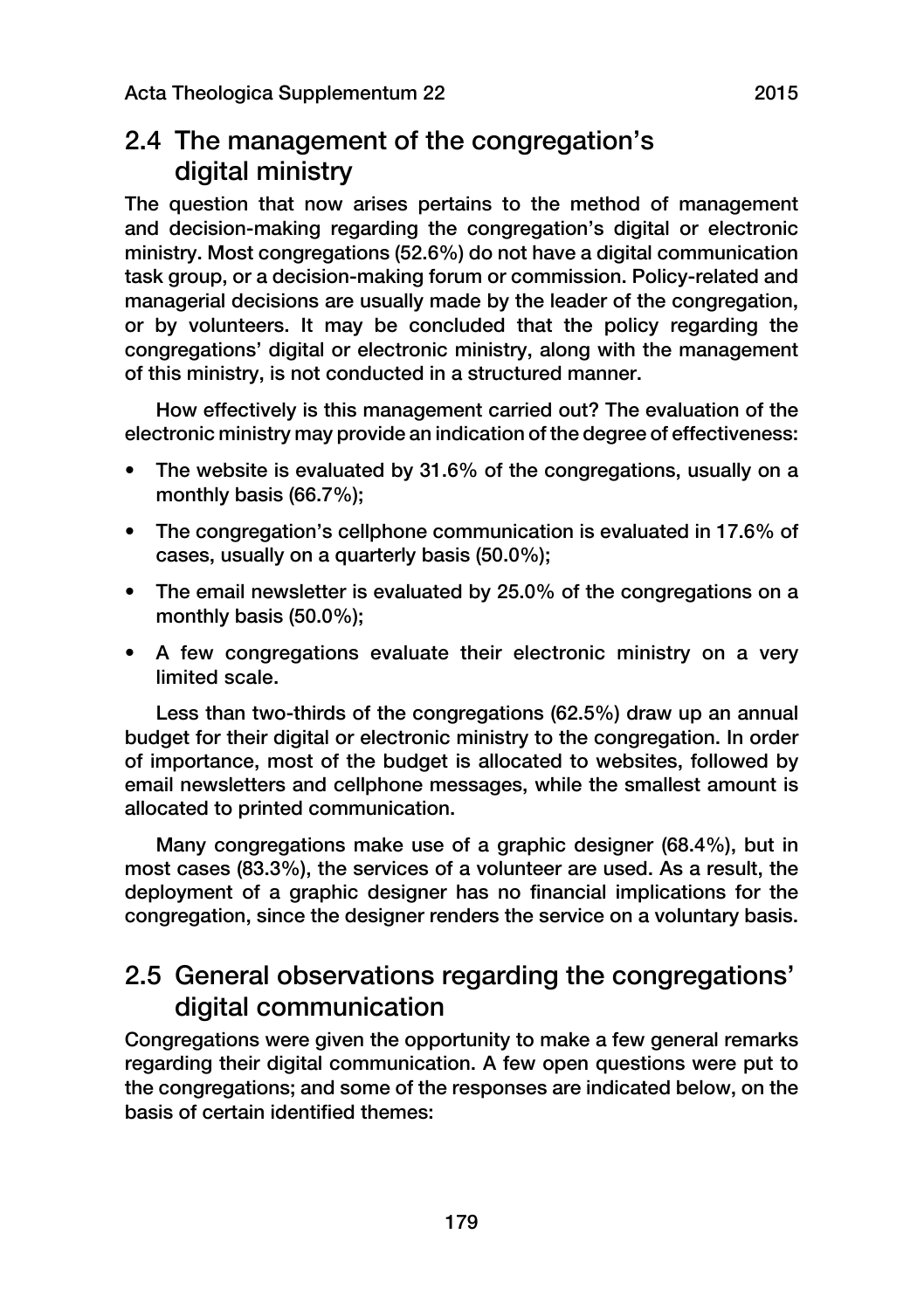- The congregation's digital communication strategy: It would appear as if congregations do not always have a clearly formulated strategy. The strategy is developed according to the need, or on an *ad hoc* basis – for instance: "Take it as it develops." One example of a more clearly formulated strategy was as follows: "Do the digital communication as excellently as possible to reach as many people as possible." However, there was no example of a clear and comprehensive congregational strategy pertaining to digital communication.
- The effectiveness of digital communication in the congregation: Some of the congregations indicated that they felt that their digital communication system was working well. One congregation felt that it was not very effective.
- The digital communication needs of the congregation: Congregations referred to the need to communicate in a completely paper-free manner, as well as the need to communicate with older members via digital media. A need for the training of volunteers was also mentioned.
- Gaps in the digital communication of the congregation: There are existing gaps in terms of the development of communication on Twitter, Facebook and the website. Older persons tend to feel excluded.
- General remarks regarding the digital communication of congregations: There is a need to expand the congregations' digital communication. Congregations tended to express satisfaction with the growth and development of their digital communication.

### 2.6 A few conclusions on the basis of the survey

Firstly, it is necessary to point out *a few limitations* of the investigation. The survey was conducted amongst congregations in two suburban areas, namely the northern suburbs of Cape Town and the eastern suburbs of Pretoria. The respective response rates of 30.3% and 37.5% are probably sufficient to warrant the drawing of a few tentative conclusions regarding the use of electronic communication by congregations within the suburbs. These are suburban congregations that probably fall within a middleclass socio-economic grouping. Thus, generalised inferences cannot be made regarding the church and denominations in a broader context. This comprises a preliminary investigation which merely indicates certain tendencies or, at best, maps out certain general trends in this regard.

The congregations in the two suburbs place an emphasis on a maintenance framework and there are a lack of a missionary vision that may restrict their interaction with the wider community and an openness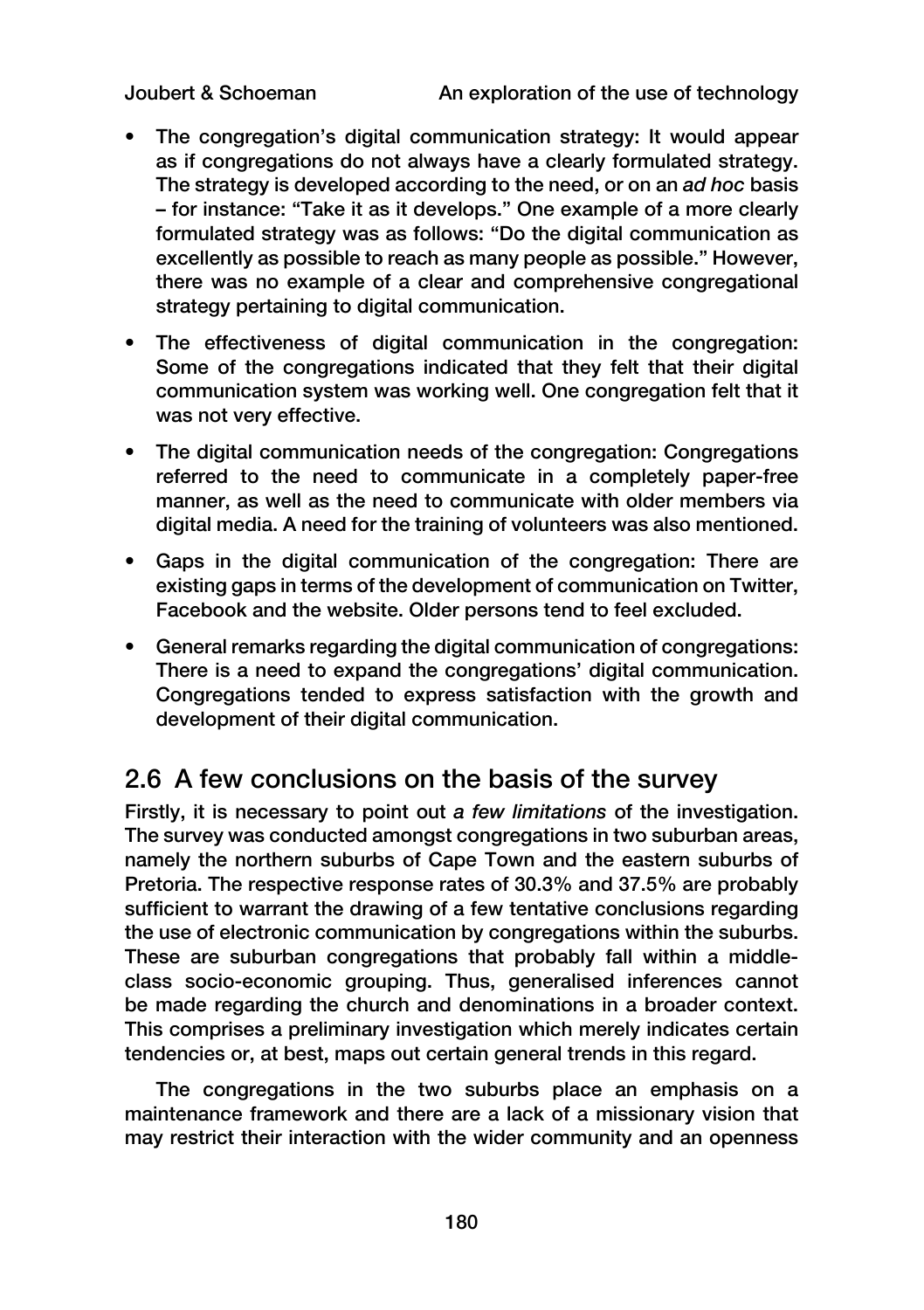towards a dynamic environment. The congregations' administration and functioning are computerised, and use is made of electronic and digital communication. Email newsletters to members and the conveying of factual information on congregational activities remain the focal points. The core target group in this regard is that of families. The question remains as to whether it is possible to communicate with the different generations in terms of such a simplistic approach.

Various studies indicate the importance and preference accorded to Facebook as a social network (Thumma, 2012:9). It would appear as if this platform is not being optimally utilised as the media of preference. If older persons comprise the largest growing component of the population that is gaining access to digital communication, attention should be focused on this matter. The most prominent drawback in the congregations probably pertains to the lack of a properly formulated digital communication strategy. Moreover, the lack of an adequate evaluation methodology accentuates the lack of such a strategy. The current use of congregational digital communication is largely a voluntary affair, since it is usually managed by volunteers on an *ad hoc* basis. Possibly this can simply be ascribed to the fact that the Gutenberg generation is in control of digital communication in this context, and is attempting, in effect, to say to the Google generation: "Can you imagine carrying out ministry during the last five hundred years and getting away with, 'Sorry, I don't "do" books'?" (Sweet 2012: e-source). But the converse also applies: "Can you imagine doing ministry in the next five years and getting away with 'Sorry, I don't do Facebook'?" (Sweet 2012: e-source). Digital communication is more than just the electronic communication of congregational activities. Congregations that function within a fluid network society should earnestly consider devising a proper and effective digital and electronic communication strategy for the congregational ministry. The use of technology and social media "… [makes] congregational activities more congruent with the everyday lives of members" (Thumma 2010:9).

### 3. CONGREGATIONS WITHIN THE *AETAS DIGITALIS*, THE DIGITAL AGE

The foregoing investigation provided a preliminary empirical description of the role played by technology within the congregation. The crucial question is that of whether it is essential for congregations to take cognisance of the digital age. In order for congregations to be contextually relevant, it is necessary for them to have a thorough understanding of the epistemological foundations of the digital age and, secondly, to acquire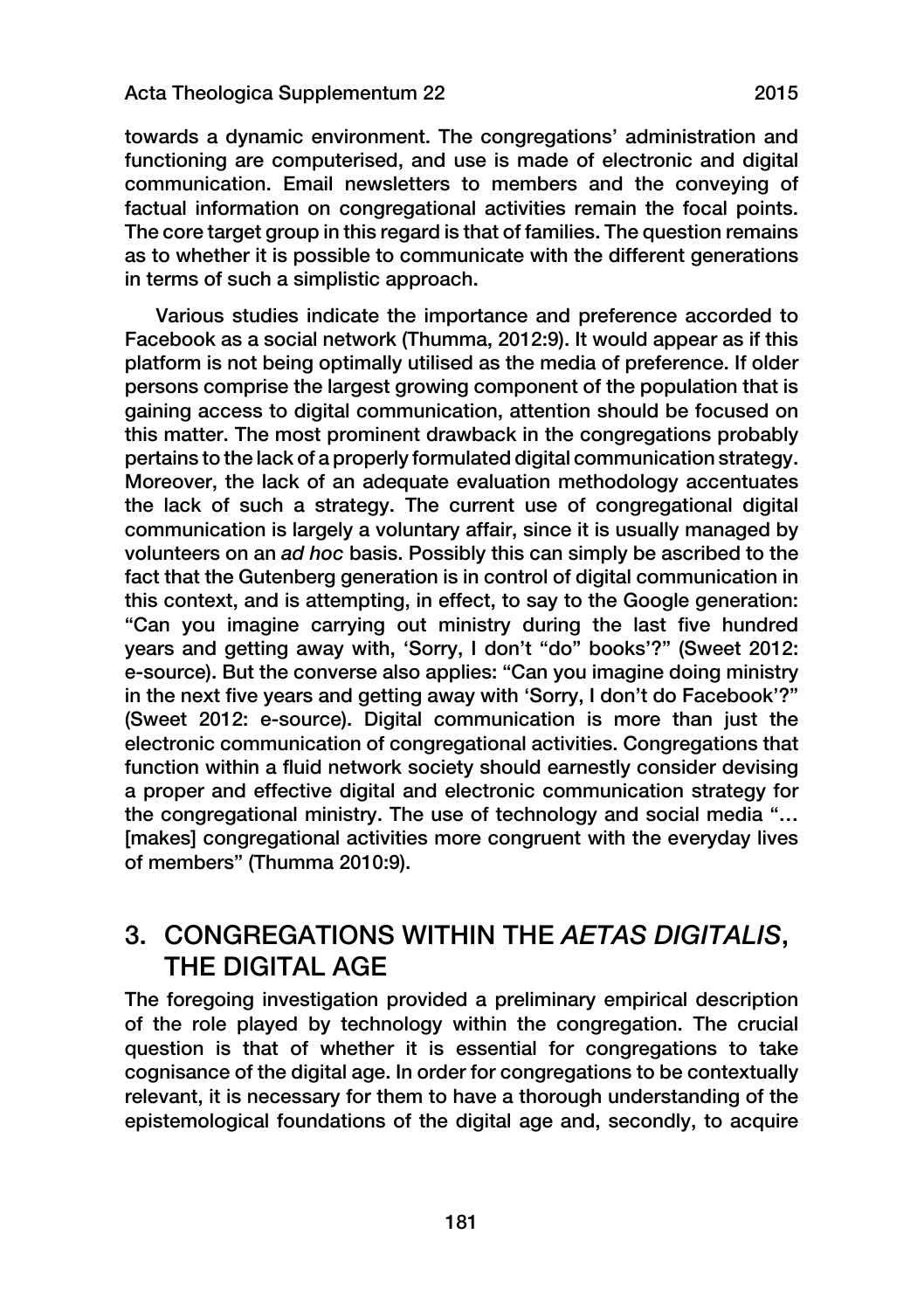new social and religious skills. A more in-depth discussion of these two aspects will now follow.

### 3.1 A thorough epistemological foundation regarding *aetas digitalis* is a prerequisite for relevant congregations

One does not have to be an expert to realise that we are living in a digital world. For example, by the third quarter of 2014, Facebook already had 1,35 billion active users, while Twitter had 284 million subscribers (Statista 2015). Meanwhile, by December 2014, Instagram had grown to include 300 million monthly users. Approximately 14,1 billion active email addresses also existed by the end of 2014 (Radicati 2013), while 11,944 billion searches were undertaken on Google alone during 2014. In order to remain relevant within the *aetas virtiualis* – the new digital age – congregations must take cognisance of the following facts in the shaping of relevant ministries:

i. Technology is not value-neutral. In other words, contemporary digital media do not comprise a transparent window that affords us an objective, value-free glimpse of reality. In this regard, John Dyer (2010:35) observes:

Technology is the means by which we transform the world as it is into the world that we desire…what we often fail to notice is that it is not only the world that gets transformed by technology; we are also transformed.

Our choices of, and frequent use of digital media may potentially change our own understanding of, and interactions with reality. In their research focusing on the impact of digital media on the brain, Small and Vorgan (2008:21) found, precisely, that "…[m]any of us are developing neural circuitry that is customized for rapid and incisive spurts of directed attention". Carr (2011:118) describes the consequences of this reduced concentration span as follows:

The Net seizes our attention only to scatter it. We focus intensively on the medium itself, on the flickering screen, but we're distracted by the medium's rapid-fire delivery of competing messages and stimuli.

Social media have indeed become the new opium of the masses in many arenas, as pointed out by Kester Brewin (2012 Kindle):

If religion was once the opium of the people, then social networks and the "always on" culture of the 24-hour news cycle are the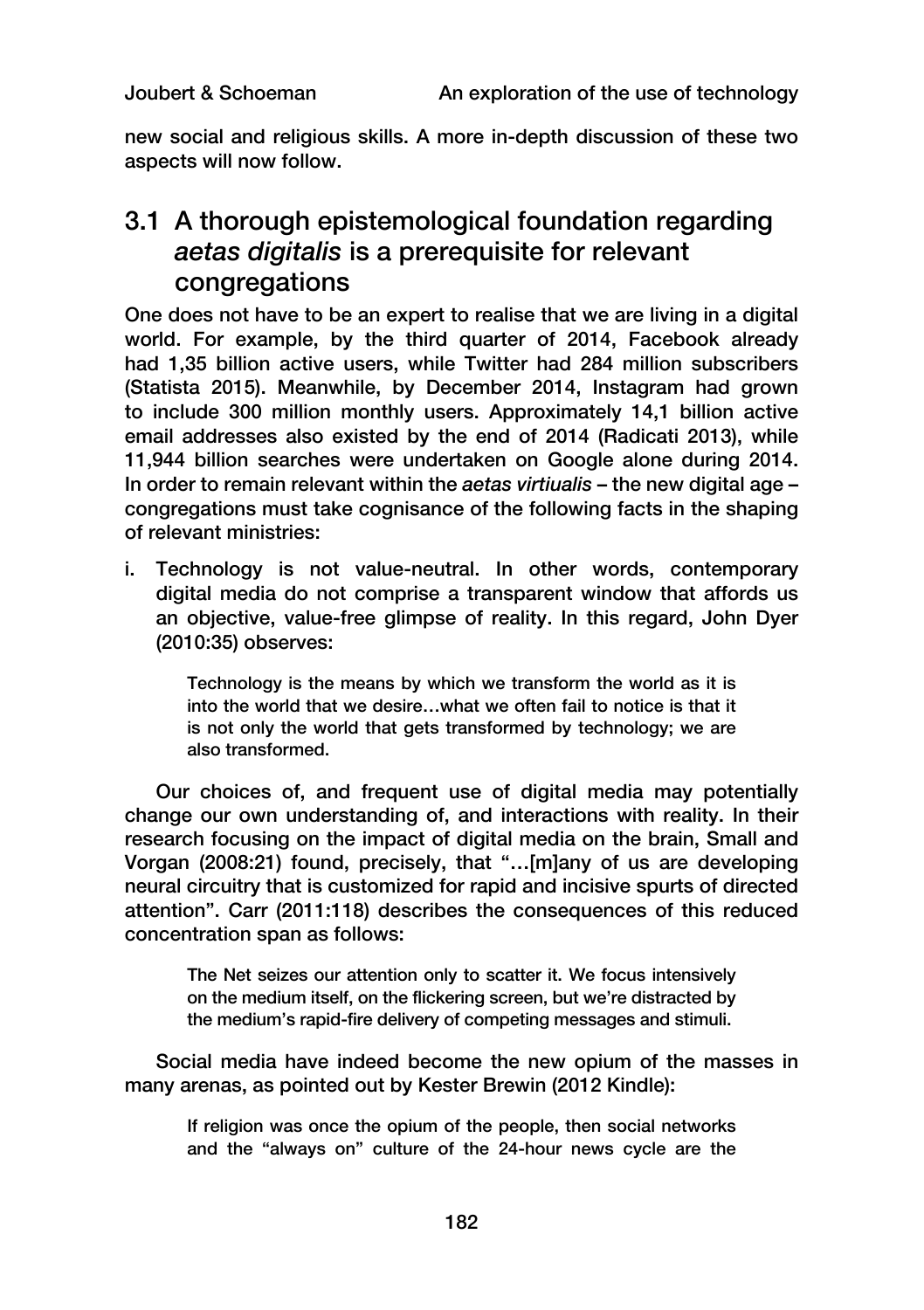drip-drip of methadone to keep us docile, titillated, flattened and poorly informed, while we dupe ourselves into believing we are more alive, more connected, more enriched and better liked.

- ii. Technology plays a dominant role in the public embodiment of faith. "It is reasonable to argue that public media have become the primary structure for engaging with the sacred" (Lynch 2012:93). Christian literature, TV channels, radio stations, CDs, podcasts, videos, blogs and web-pages have become the media of preference through which religion reaches the popular "market squares", and which assist in the shaping of individuals' and communities' faith. In 2005 already, the Barna group found that more people used Christian media to connect with God than the number of people who actually went to church (Barna 2005)). In a further 2013 study on the so-called "millennial" generation (persons between the ages of 18 and 29), for whom the digital world is their preferred space for play, socialising, working and living, the Barna group found that 7 out of 10 "millennials" read the Bible on an electronic screen, while 56% based their choice of congregation on visits to various congregational websites and other social media. 38% of "millennials" use the Internet to verify facts that they have encountered in church; and 5 out of 10 actively take part in online discussions pertaining to religious faith. Moreover, amongst millennials, 1 person out of 10 donates money to his or her church online on a monthly basis (Barna 2013) (. Members of the so-called "generation Z" (persons who were born between 2002 and the present day) possibly pose an even greater challenge to the church than the "millennial" generation. Their perceptions of reality, according to Wise (2014), are even more geared towards viewing the whole of reality from the perspective of contemporary media, within which their values are shaped and their primary socialisation takes place.
- iii. Religious interactions and experiences within the digital world differ from those that occur in other contexts.

Religious expressions on the internet are not precisely the same as those in real life. That is, religious practices in the virtual or online realm are not available for study in the same way as those in the material world of unmediated experience (Johns 2013:238).

The absence of direct, one-to-one interactions and physical contact is leading to new ways of communication, new possibilities in terms of understanding and interpretation, and new embodiments of relationships within the digital sphere.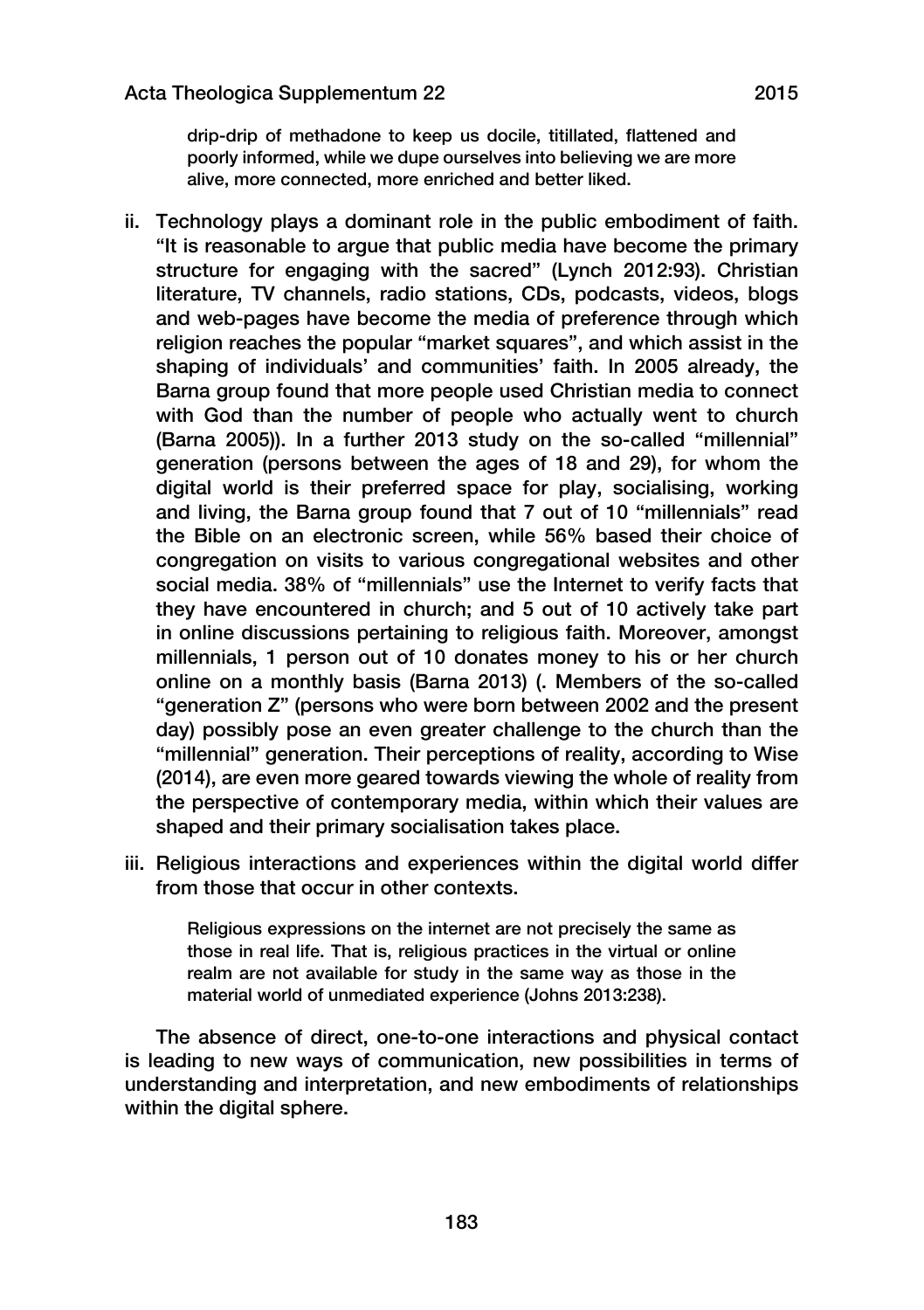The simultaneity and interactivity of digital communication makes possible a participatory construction of meanings through negotiation. This has enormous consequences for faith formation through religious education, teaching and preaching (Palakeel 2006:178).

The dominant role of text, graphics, sound, video, as well as of different combinations of these (the so-called "hypertext" phenomenon) within contemporary technology, is creating a new technological front that could both promote and, at the same time, restrict the communication of religious meanings. In this context, communicators or senders have much less control over the creation of meaning than ever before, because all images, sounds and texts are received and interpreted separately from the existing boundaries of time and physical space. The process of conveying meaning within the digital sphere has thereby become more fluid than ever. This could give rise to anything ranging from the phenomenon of "compassion at a distance" (Takazawa 2013:1) to a dramatic increase in religious detachment (Pewforum 2012).

iv. The influence of existing religious traditions is decreasing dramatically within digital spaces. New dialogue partners are coming to the fore in this context, as well as new themes of discussion, amidst forms of interaction that are more open in nature, and also faster. The hierarchical church system is taboo in these "flat" electronic environments where positions of authority do not count for much. Tim Bednar (quoted in Garner 2013:259) pertinently summarises the sentiments of the new generation:

We aren't convinced that pastors know more about following Christ than we do. We tire of having their vision delegated to us and instead are looking for the church to embrace our visions and dreams.

In place of the customary loyalty to formal religious structures, new "clans" and "tribes" are coming to the fore within digital spaces, where people assemble in smaller groups around shared themes, actions, projects and ideas, and form specific digital identities.

### 3.2 New social and religious skills are a prerequisite in relevant congregations within the *aetas digitalis*

i. Digital literacy at the congregational level requires creative equipment with a view to the understanding and relevant usage of contemporary technology. Digital media have opened up a new world before us, in which existing and former media (and cultures) converge.

Literacy today is not just the ability to read and write texts or to do pure impassioned and critical reasoning, but the capacity to make sense of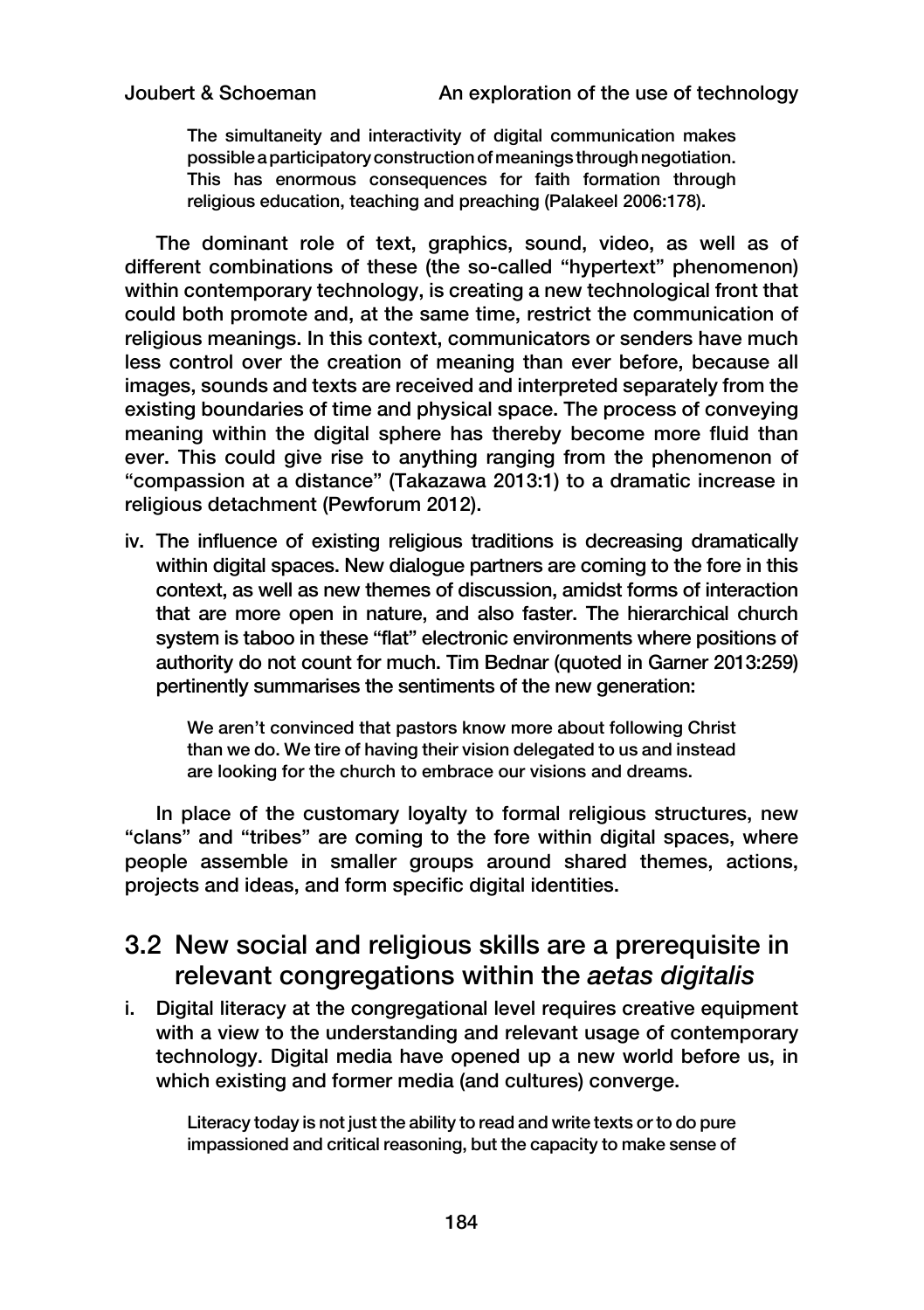#### Acta Theologica Supplementum 22 2015

As bearers of the keys of God's kingdom, and as those to whom the lifetransforming message of Christ has been entrusted, congregations cannot do otherwise than to communicate in the language of the culture and media of the day. This requires a broadened spirituality in which believers are guided towards an understanding of the fact that digital reality comprises an integral part of reality, and that contemporary technology entails much more than the presence of a mere super-storage space for information in cyberspace. In other words, believers must know that their presence on, and involvement in Facebook, Twitter, Instagram web-pages and other social media can be regarded as a legitimate form of expression of their belief in Christ, which requires the same attention, reflection, planning and prayer as in the case of the normal Bible studies, cell groups and worship services that form part of congregational life. In the place of building commissions, congregations now need digital teams and the insights of experts from the life-world of the so-called "millennial" generation, as well as ample budgets for technology.

ii. In order to restrict the dangers of the fragmentation, hyper-individualism and deficient social relationships that could result from continual exposure to contemporary technology, the communal identity of the church must be actively pursued and practised in new and imaginative ways. "The Net, by design, gives individuals the capacity to fragment information and use it however they choose" (Wheatley 2012:97). Within this new digital reality, where individuals often wield supremacy as controllers and manipulators of information, the need for a communal identity of faith is more prominent than ever. Local congregations must play a leading role in order to palpably give shape to believers' communal identity as part of the body of Christ and of the new people of God here on earth, as alternative, healing communities. Relationshipdriven gatherings and imaginative community projects that effectively address the needs and questions arising from local contexts, are essential. Communities also need new forms of table fellowship in order to jointly celebrate the new life in Christ. Digital contact should culminate in *koinonia*, in magnetic fellowship between believers, otherwise the narrative of faith has not yet been fully related or lived in practice. Leonard Sweet (2015:3) rightfully points out that:

The story of Christianity didn't take shape behind pulpits or on altars or in books. No, the story of Christianity takes shape around tables, as people face one another as equals, telling stories, sharing memories, enjoying food with one another.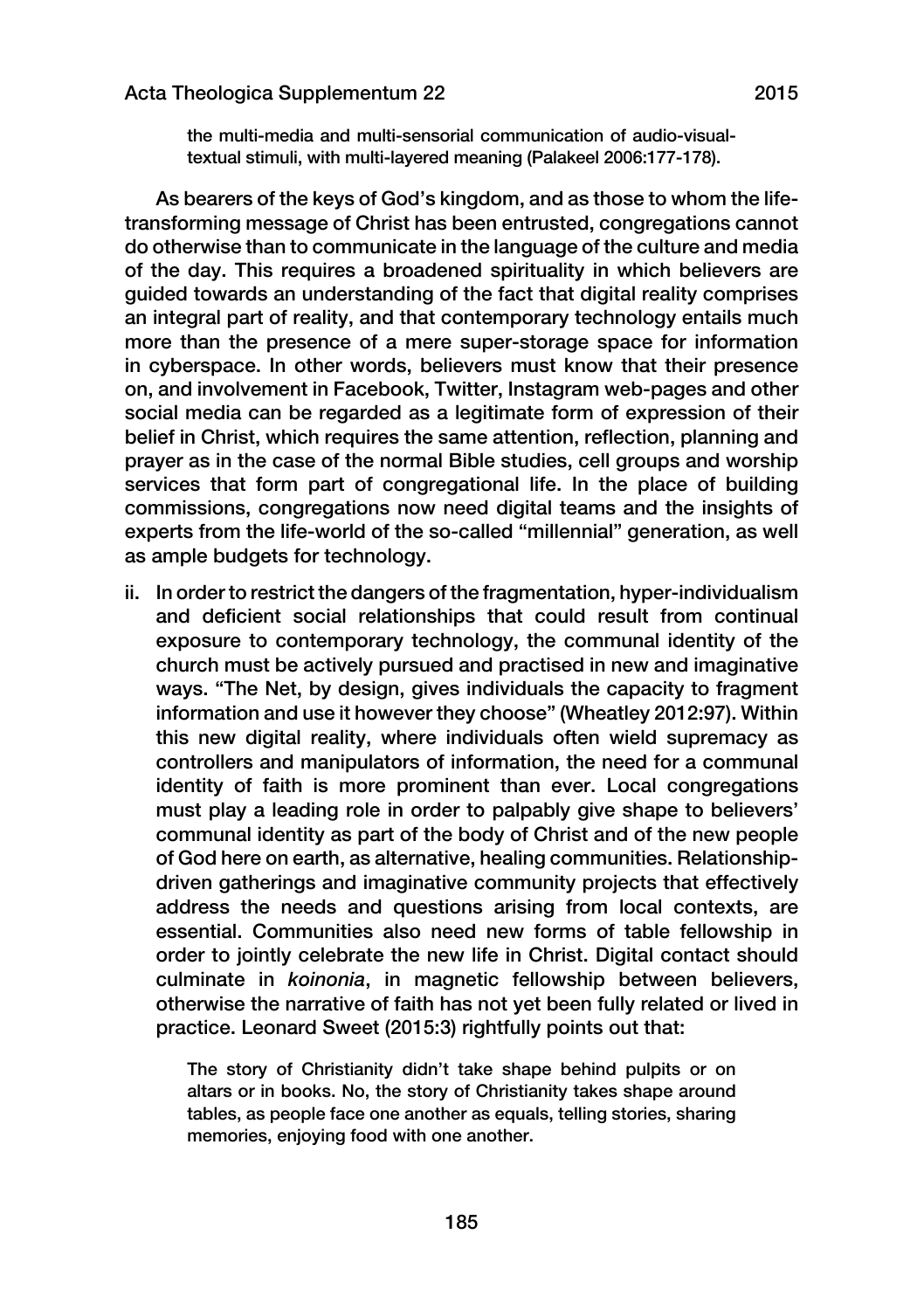The inherent need of human beings to find sense and meaning in their existence, above and beyond themselves, is more acute than ever within the *aetas digitalis*, as is also the need for transparent relationships (cf. also Hart & Hart Frejd 2013). A relevant presence within the digital world, and concrete embodiments of Christian *koinonia* and love elsewhere within reality, comprise the essential building blocks of a communal identity of faith in the digital age. These spheres must continuously supplement and influence one another.

iii. Neutralisation of the so-called "spotlight effect". With reference to the observation made by the Nobel Prize winner, Daniel Kahnemen (2011), that many people only make use of that information which is currently at hand and ignore the rest (the so-called "what you see is all there is" approach), Heath and Heath (2013:1-2) describe this phenomenon as the "spotlight effect." This means that many individuals focus on those bits of reality that appear on their radar screen, but ignore the rest, on which the spotlight has not fallen. This "spotlight effect" creates great challenges within the flat www. world, in which people are continually subjected to an avalanche of information, images and sounds within their direct field of vision, which eventually shape their values, ideas and opinions. Without the necessary guidance of experts and mentors to assist them to see "the bigger picture" and to make informed iudgements about information on the basis of the right principles, believers could rapidly lose their way.

This "everyone-is-a-media-outlet" syndrome (cf. Shirky 2008:55ff) could even give rise to different forms of digital banality in a bid to further scale the heights of the never-ending statistical popular lore of virtual space. Therefore, there is an urgent need for a reevaluation by specialists and experts who serve as opinionformers in the context of cyberspaces, and whose opinions should necessarily carry more weight than those of persons who randomly release uninformed, naïve standpoints into the digital environment (Joubert 2010:55).

Congregations that wish to remain relevant within the *aetas digitalis* must undergo a shift from being mere providers of the correct information, to becoming mentors, co-travellers and wise guides who assist one another, as well as others, to make sense of this information in order to apply it, to the glory of God and for the benefit of others.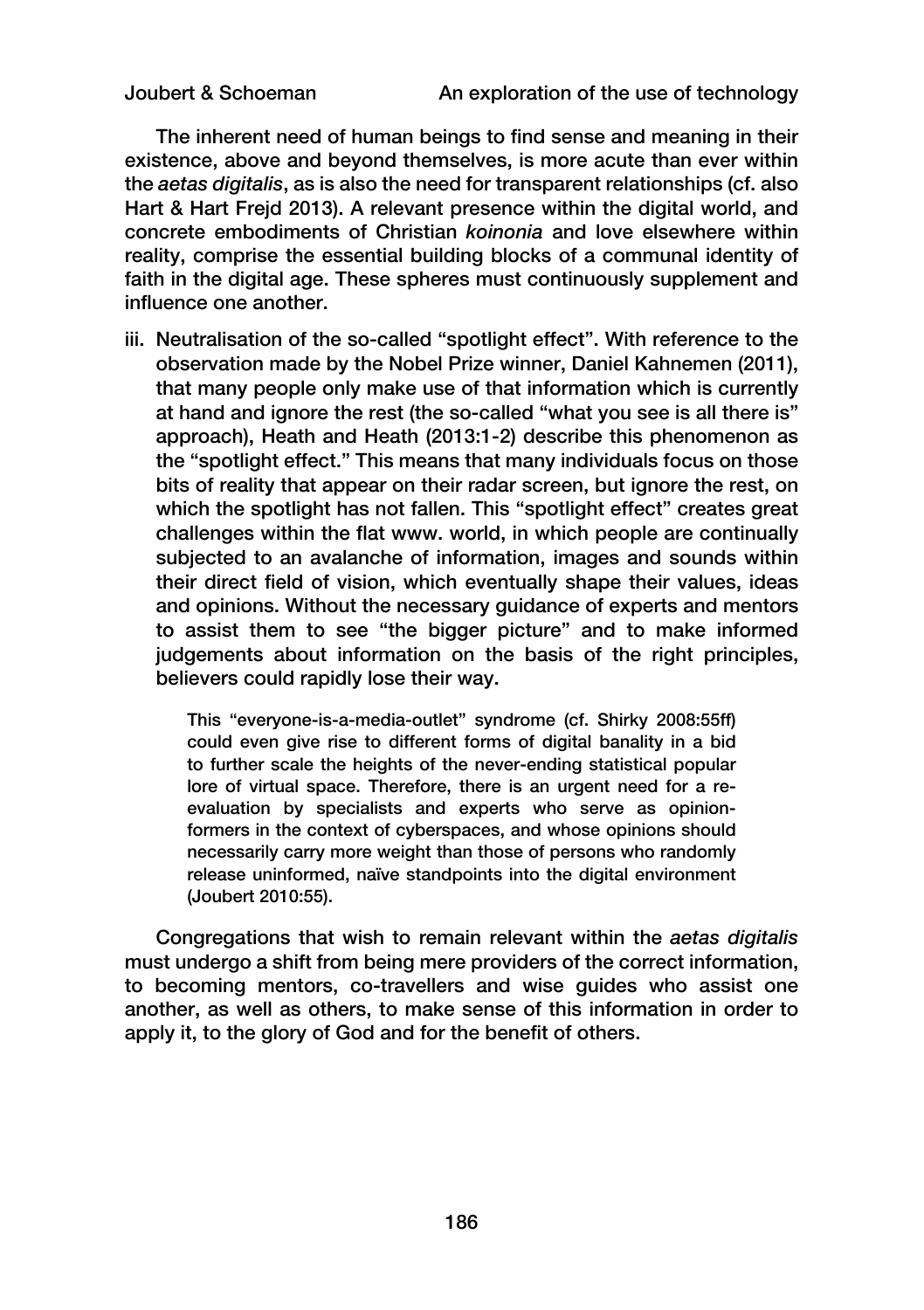## 4. THE BENEFITS DERIVED BY CONGREGATIONS FROM THE USE OF TECHNOLOGY

Congregations cannot escape from the contemporary context and the need to be relevant. The same applies to the digital age. What are the benefits that congregations can derive from using technology? Thumma (2012:6-9) identifies the following advantages:

- *Innovativeness*. The social context is constantly changing and congregations need to keep the communication of their message relevant. By using technology, a congregation is signifying its willingness to accept change, and its openness to innovation.
- *Distinctiveness*. A congregation needs a clear and profound mission and direction in order to have an identity that differs from that of other congregations, thereby positioning itself within a community. The communication of this vision and mission occurs through the use of technology to the advantage of the congregation.
- *Vitality.* Congregations engaging in a greater use of technology "…are more likely to describe their worship service as innovative, joyful, thought-provoking, and inspirational" (Thumma 2012:7). A more extensive use of technology leads to vitality, participation and involvement in a congregation.
- *Congregational growth.* Declining congregations may opt for technology as a last resort, or the use of technology may lead to conflict in congregations, so it is not absolutely guaranteed that the use of technology will lead to congregational growth. Nevertheless, the use of technology may nurture growth; and when it is "…combined with willingness to change, contemporary worship, a clear vision and sense of purpose, and younger members and families, the growth potential of a faith community increases dramatically" (Thumma 2012:9).

Ministry should be, even must be, a technological hybrid venture in this day and age. But technology is not an end in itself. It has to be employed strategically and intentionally as a component of the overall ministry effort of the congregation (Thumma 2012:9).

Congregations cannot – and should not – escape from engaging and using the digital age, and functioning and ministering creatively within it.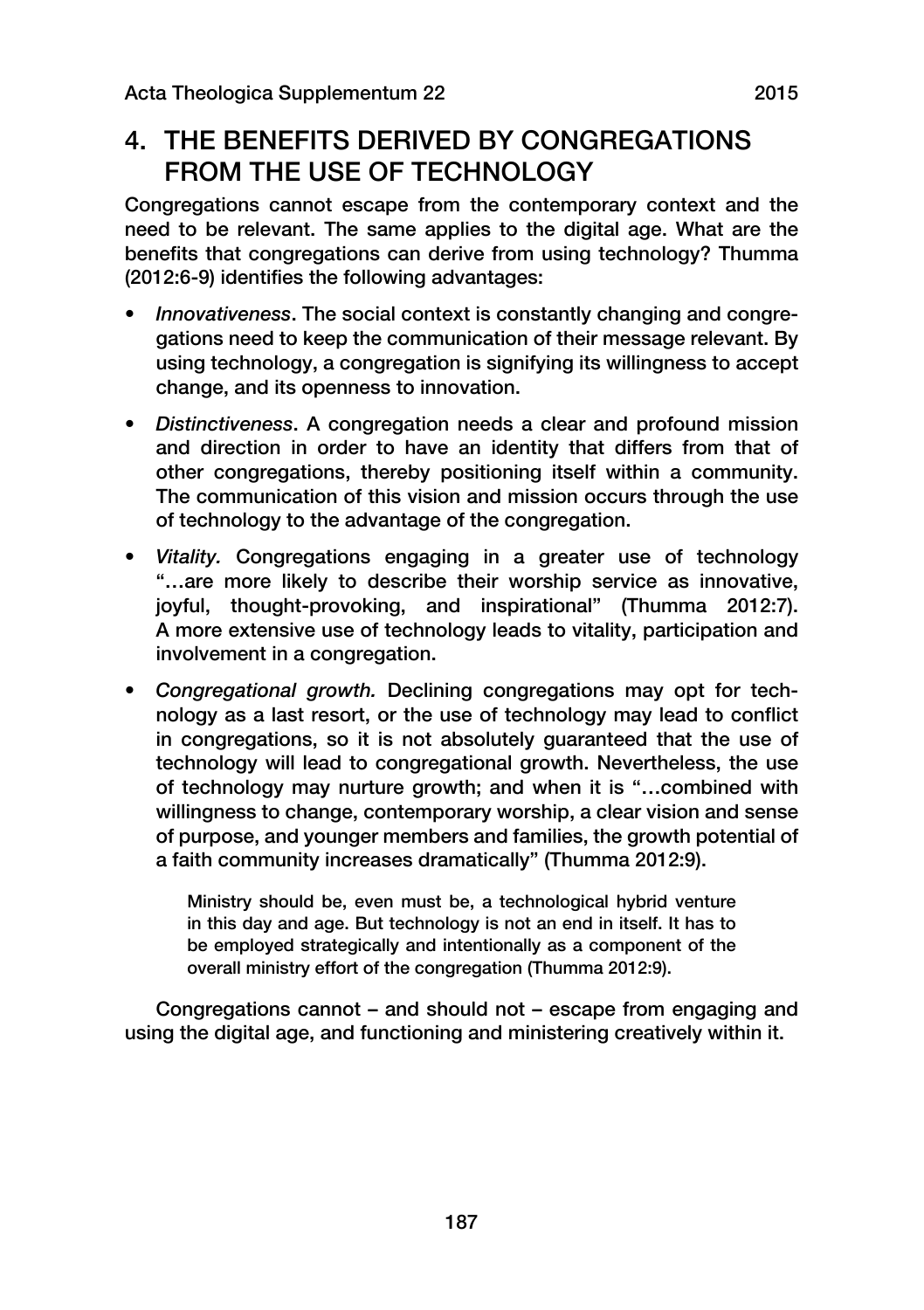### BIBLIOGRAPHY

### BABBIE, E., & MOUTON, J.

2001. *The practice of social research* (South African edition). Oxford: Oxford University Press.

#### **BARNA**

2005. *More people use Christian media than attend the church*. [online] Retrieved from: https://barna.org/component/content/article/5-barna-update/45-barnaupdate-sp-657/183-more-people-use-christian-media-than-attend-church#. VlnJGmUaJMs [2015, 28 November 2015]

2013. *How technology is changing millennial faith*. [online] Retrieved from: https://barna.org/barna-update/millennials/640-how-technology-is-changingmillennial-faith#.VlnIXGUaJMs [2015,28 November 2015]

#### Brewin, K.

2012. *Mutiny! Why we love pirates and how they can save us*. Kindle: Kindle E-book.

#### Carr, N.

2011. *The shallows. How the internet is changing the way we think, read and remember.* New York: W. W. Norton & Co.

#### Castells, M., & Cardoso, G.

2005. *The network society. From knowledge to policy*. Washington: Center for Transatlantic Relations.

#### Dyer, J.

2010. *From the garden to the city. The redeeming and corrupting power of technology.* Grand Rapids: Kregel Publications.

### Friedman, T. L.

2005. *The World is flat. A Brief history of the twenty-first century*. London: Penguin Books.

#### Garner, S.

2013. Theology and the new media. In: H.A. Campbell (ed.), *Digital religion. Understanding religious practice in new media worlds* (New York: Routledge), pp. 251-265.

#### HART, A. D. & HART FREJD, S.

2013. *The digital invasion. How technology is shaping you and your relationships.* Grand Rapids: Baker Books.

#### Heath, C. & Heath, D.

2013. *Decisive: How to make better choices in life and work.* New York: Crown Business.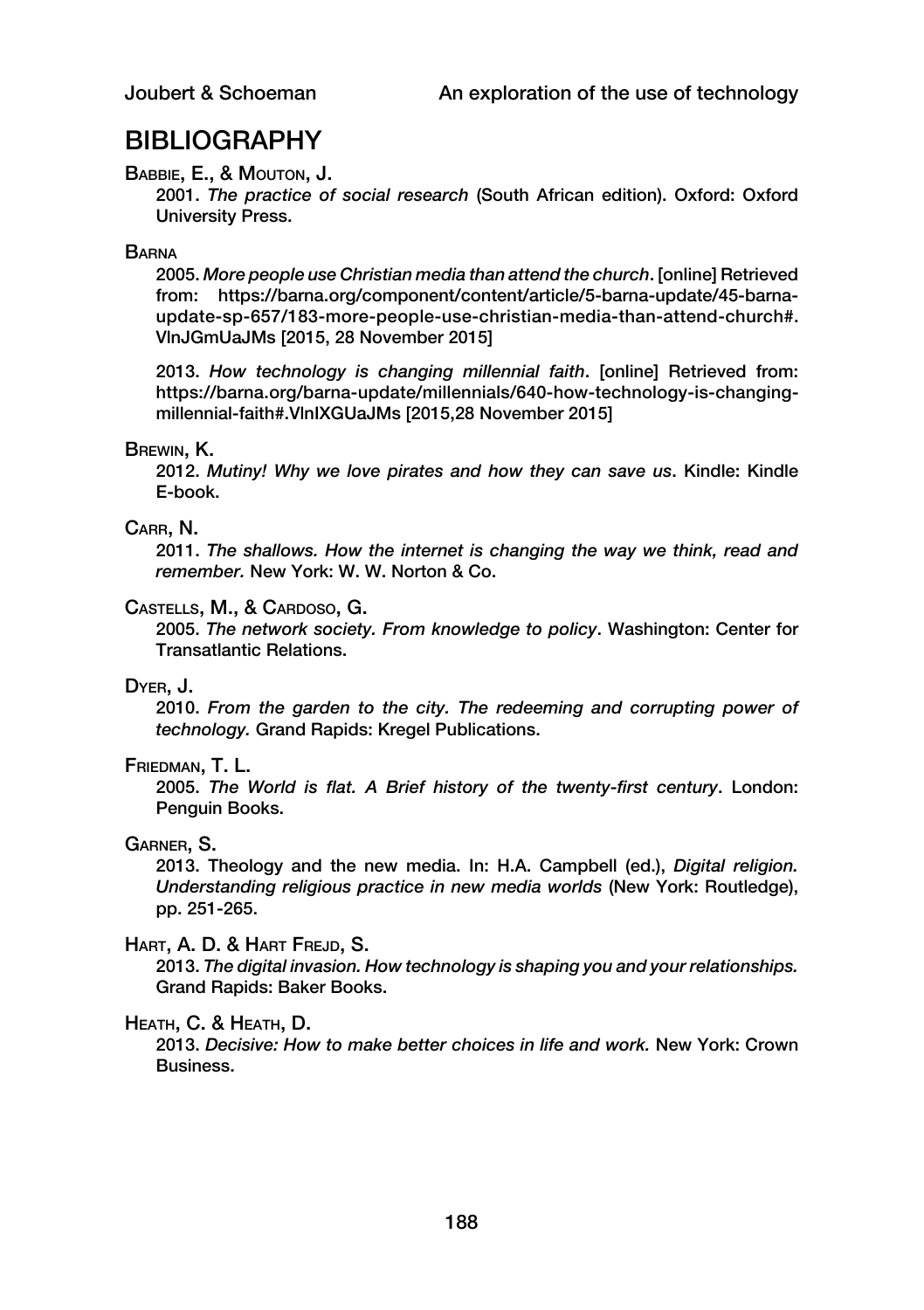#### Johns, M. D.

2013. Ethical issues in the study of religion and new media. In: H.A Campbell (ed.), *Digital religion. Understanding religious practice in new media worlds* (New York: Routledge), pp. 238-250.

#### Joubert, S. J.

2010. Annus Virtualis. Enkele uitdagings wat die virtuele era van Web 2.0 aan relevante kerklike bedienings stel. *NGTT* 51/3: 48-60.

#### kahneman, D.

2011. *Thinking, fast and slow*. London: Penguin

#### Lynch, G.

2012. *The sacred in the modern world. A cultural sociological approach.* Oxford: Oxford University Press.

#### PALAKEEL, J.

2006. Communication theology in priestly formation. In: J. Srampickal, G. Mazza, L. Baugh (eds), *Cross connections. Interdisciplinary communications studies at the Gregorian University* (Rome: Editrice Pontificia Universita Gregoriana), pp. 171-186.

#### **PEWFORUM**

2012. *"Nones" on the Rise.* [online] Retrieved from: http://www.pewforum. org/2012/10/09/nones-on-the-rise/ [2015, 7 May]

#### RADICATI

2013. *Email Statistics Report*, 2013-2017. [online] Retrieved from: http://www. radicati.com/wp/wp-content/uploads/2013/04/Email-Statistics-Report-2013- 2017-Executive-Summary.pdf [2015, 28 November]

#### Shirky, C.

2008. *Here comes everybody: The power of organizing without organizations.* New York: Penguin.

#### Small, G. & Vorgan, G.

2008. iBrain: *Surviving the technological alteration of the modern mind.*  New York: Collins.

#### **STATISTA**

2015. *Number of monthly active Facebook users worldwide as of 1st quarter 2015 (in millions).* [online] Retrieved from: http://www.statista.com/statistics/264810/ number-of-monthly-active-facebook-users-worldwide/ [2015,6 May]

#### Sweet, L.

2012. *Viral. How social networking is poised to ignite revival*. Colorado Springs: Waterbrook press (Kindle edition).

2015. *From tablet to table. Where community is found and identity is formed.* Colorado Springs: NavPress.